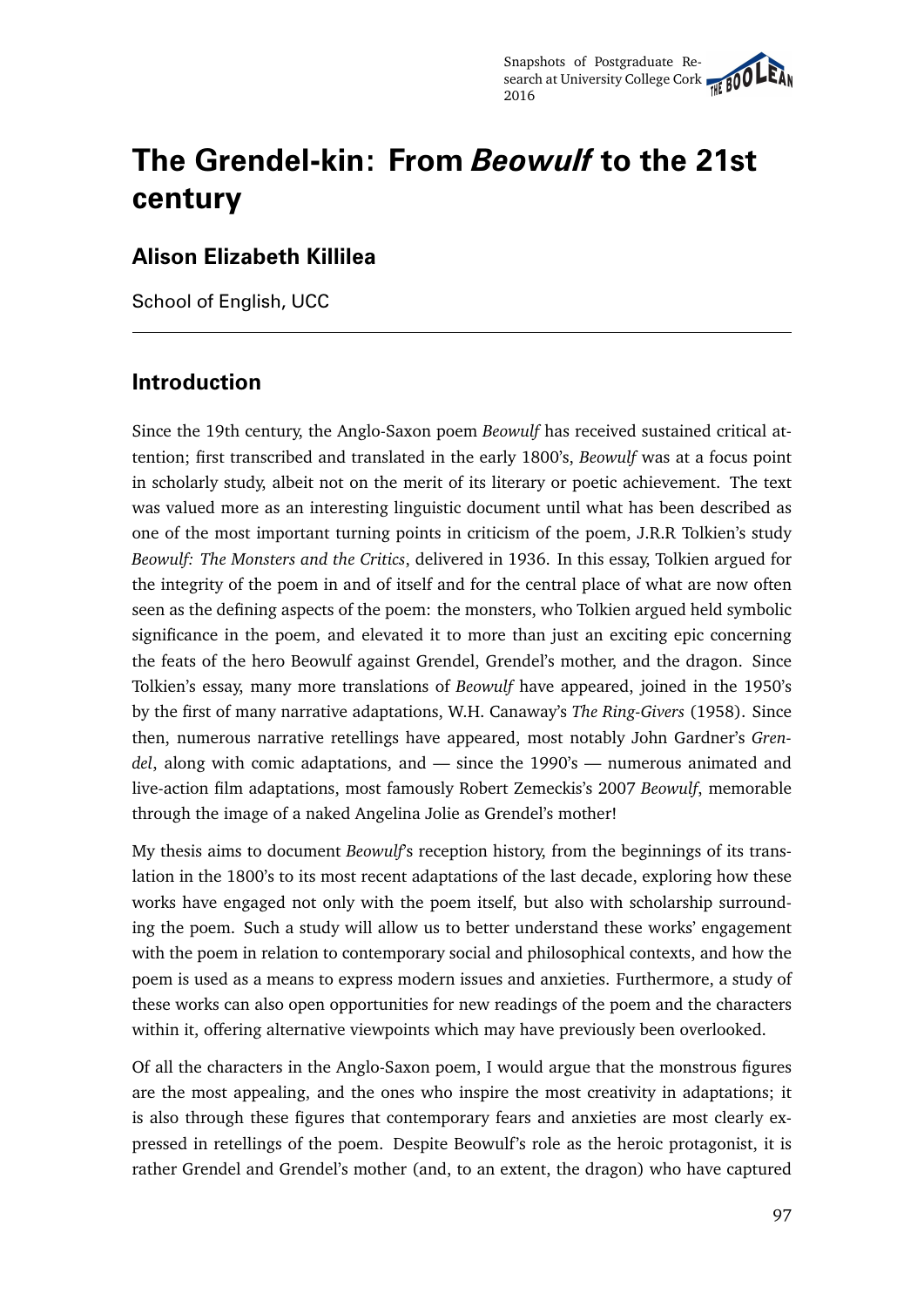the imagination of modern day audiences, as can be seen in one of the more notable adaptations, Gardner's *Grendel*. Gardner's 1972 novel chooses to concentrate on the monster through a twentieth century perspective, one which is perhaps more likely to see the humanity in monsters. This twentieth (and twenty-first) century inclination to see humanity in, and sympathise with, monstrous figures, along with the morbid fascination with antagonistic characters, has led to many more interesting takes on these figures. Such examples can be seen in the sympathetic view of Grendel as a misunderstood outcast in Sturla Gunnarsson's *Beowulf and Grendel* (2005), and a rather surprising appearance of the poem in *Xena: Warrior Princess*, which chooses to focus on Grendel's mother, casting Beowulf as a rather unimportant and superfluous figure.

## **The translation of** *Beowulf* **in context**

In order to understand how adaptations and translations engage with the original poem, one must go back to the original Old English in which it is written. Only then, for instance, can one begin to develop an understanding of the first translators' reception of the poem in the 19th century, and in the height of the Victorian era. Written sometime between the eighth and eleventh centuries in the West Saxon dialect of Old English, the poem is accessible to the majority of readers only through translation, meaning that the representations of characters are dependent on popular translations. As argued by many, from the Roman philosopher Cicero in the first century BCE, to the linguists Eugene Nida and Roman Jakobson in the twentieth century, the act of translation can never have absolute correspondence — i.e. there is never exact equivalence between two languages and therefore, no exact translation can exist. This is especially true of a language like Old English, which hails from both a different time and culture. This lack of absolute correspondence allows for more subjectivity and freedom in translations, and much of this subjectivity, which is often shaped by cultural and societal norms, can be seen in the translations of Grendel's and Grendel's mother's characters.

Much of this subjectivity becomes evident in a reassessment of the Old English terms used to describe these two characters, where some meanings appear to be at odds with many translators' definitions. Through a study of these terms' etymologies and cognates, as well as their appearances in other works from the Old English corpus, a more objective sense of their meanings can be attained. Examples include the Old English *hilderinc*, meaning "warrior", literally "battle-man", which has been translated along the lines of "monster" by numerous translators, and *rinc*, simply "man", which has been translated as "creature", both of which are used in describing Grendel. *Hilderinc* and *rinc*, however, are used also throughout *Beowulf* in descriptions of non-monstrous characters, including Beowulf himself, and also appear throughout the wider Old English corpus in describing other admirable figures, such as Abraham and Enoch in the Old English *Genesis*.

This subjectivity is especially evident in translations of terms relating to Grendel's mother —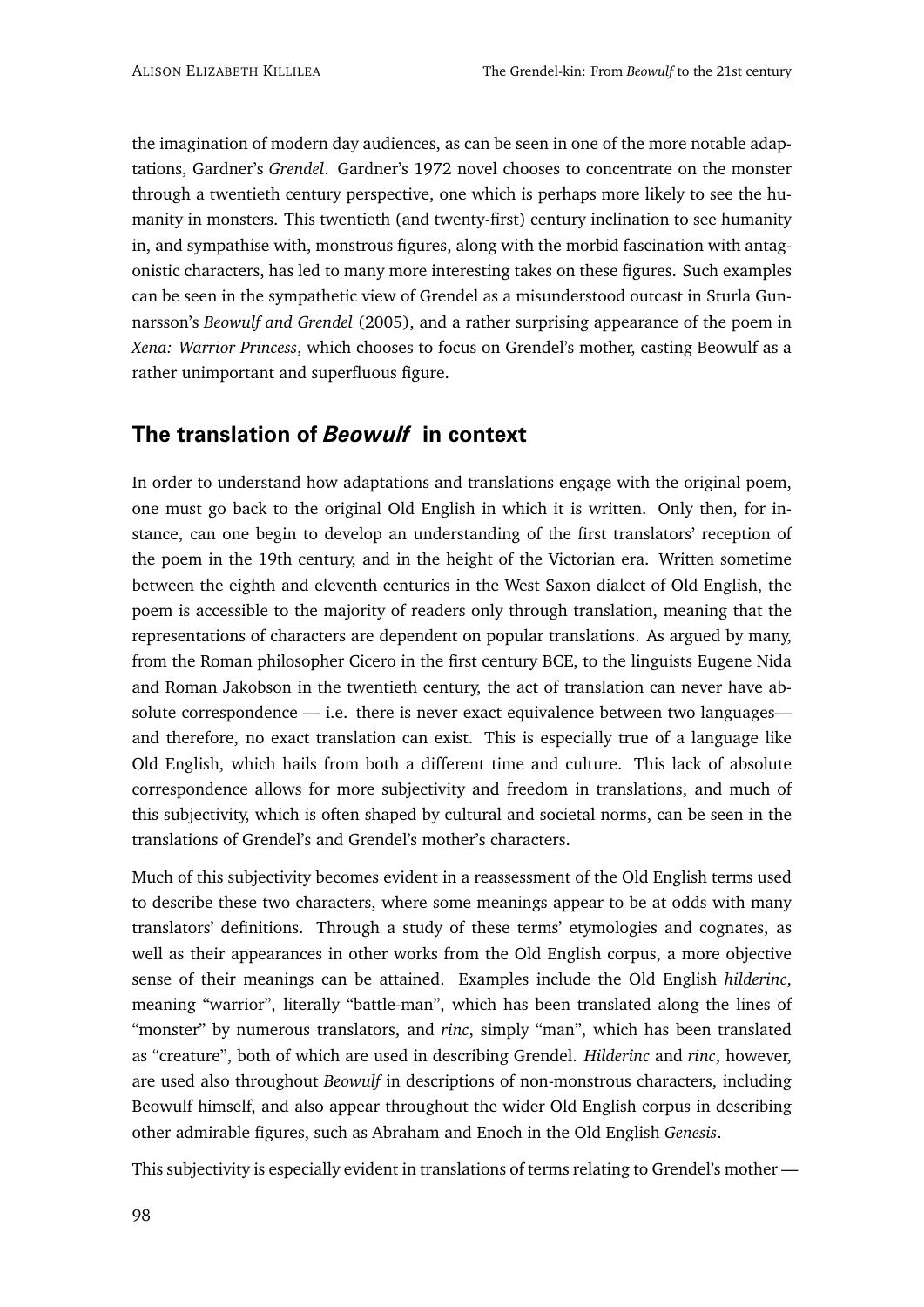*wif unhyre*, literally "terrible-" or "fierce woman", has received quite inventive translations, with translators, from Tolkien to Heaney, using extremely monstrous and bestial terms in translating this term. *Wif*, however, is used throughout the Old English corpus to mean simply "woman" or "wife", while *unhyre* is used in texts such as the Old English *Genesis*, *An Old English Martyrology* and in *The Metres of Boethius*, with the meaning of "rough", "grim" or "fierce". This, along with the possibility of *unhyre*'s relationship to Old Icelandic *u-hýrr* ("unfriendly looking" or "unkind") casts doubt on translations which demonise her character.

Such demonising terms are not too surprising, being influenced no doubt, from the very first translations which appeared in the early- to mid-1800's. One feature of the Victorian era, was the re-popularisation of the pseudo-science physiognomy, which involved the assessment of an individual's character based on their outward appearance, a — now wholly-discredited — "science" which we still see the effects of in many forms of media today, especially in children's literature and film. The antagonists of such films as *The Lion King* and the *Harry Potter* series, for instance, namely Scar and Voldemort, may be described as somewhat less aesthetically pleasing than the heroic figures of the stories! The influence of physiognomy can be seen throughout Victorian art and literature, and is notable in works by Charlotte Brontë, Charles Dickens, and Oscar Wilde. Morally corrupt figures were often ascribed physically repellent features, an aspect which has arguably been carried over into the translations of *Beowulf*. Grendel and his mother, both of whom were seen as morally inferior characters, were given exaggeratedly repulsive features as a means of expressing their morally repulsive dispositions.

The Victorian translations were also most likely influenced by the prevailing view of women at the time — the Victorian period is notorious for its strict policing of women's femininity and sexuality; those who swayed from the ideal functions of marriage and procreation were often deemed abnormal, and those who took on active roles were often ascribed unattractive features, as exemplified in caricatures of suffragettes from the late Victorian era. Descriptions of Grendel's mother are not so far removed from the descriptions of Becky Sharp in William Thackeray's *Vanity Fair*, an autonomous figure who is described in physically monstrous terms, and is the binary opposite of Thackeray's heroine, the passive and compliant Amelia Sedley. As is the case for Becky Sharp, Grendel's mother also appears to have a binary opposite, seen in the virtuous figure of Queen Wealhtheow, a character frequently compared to the Virgin Mary in Christian readings of the poem. The polaric view of women used in both Victorian texts and in translations of *Beowulf* appears to be influenced by the more Medieval Madonna-Whore (or Madonna-Eve) dichotomy, manifesting into an Angel-Demon dichotomy for the more secular Protestant England of the 1800's. Although these societal views have changed, the Victorian translations still appear to have considerable influence on modern translations, the monstrous view of Grendel's mother still remaining intact, despite the very real possibility that she was constructed as a human figure in the Old English text.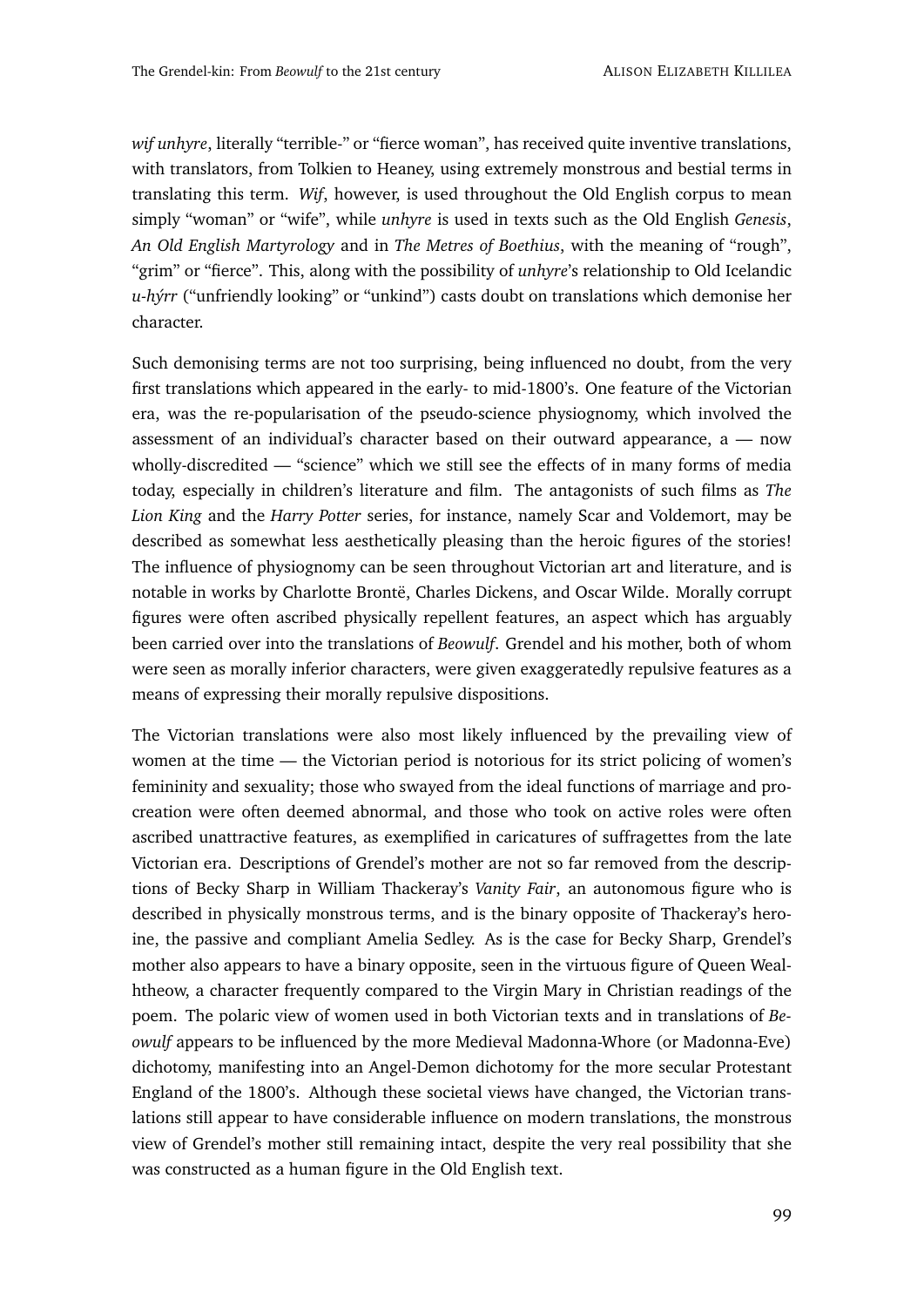#### **Back to the future**

The visions of Grendel and his mother have remained relatively unchanged from the Victorian period within translations, the only real deviations appearing within adaptations of the poem. Despite the temptation to write off many of these adaptations as uninformed pieces of popular culture when comparing them to the original poem, they often show critical engagement not only with the text itself, but also with scholarly trends and academic debate. Even the most unlikely adaptations, such as Robert Zemeckis's 2007 *Beowulf*, appear to be rather well informed about the poem, seemingly influenced by a number of different scholarly debates on both the poem and other Anglo-Saxon and Norse texts. Perhaps the most unorthodox imagery in Zemeckis's offering is the image of Grendel's mother, a curvaceous, naked and golden figure who seduces Beowulf. Such an image (which for many readers of *Beowulf* was no doubt close to being blasphemous) appears to have its roots in scholarship, in particular the work of Frank Battaglia, and is a probable reference to an ancient Germanic fertility goddess, Gefion, albeit a somewhat more sexualised representation of her!

The sexualisation of Grendel's mother's character in Zemeckis's adaptation, along with Graham Baker's techno and back-flip filled 1999 adaptation featuring Christopher Lambert of the *Highlander* series, is itself also arguably influenced by *Beowulf* scholarship and Jane Chance's claim that the battle-scene between Beowulf and Grendel's mother in the poem contains sexual undertones as the two characters struggle for a dominant position astride the other. The fight comes to an end when Beowulf spots a sword of gigantic proportions, which it is said only he could wield in battle, a line reminiscent of *Riddle Twenty,* "The Sword", in the Anglo-Saxon Exeter Book, a double entendre which uses phallic imagery. With these scholarly debates in mind, the sexualisation of Grendel's mother, although taken to extremes in the film, is not as far-fetched as it first appears.

As well as this, the depictions of these two characters can often be seen to be changing in response to their own social and historical backgrounds; Gardner's *Grendel* can be seen as a manifestation of the increasing anxieties about conflict and 'The Establishment' in the latter years of the Vietnam War, and consequently the increasing suspicion of the 'hero'. Instead, the post-war era gave rise to the anti-hero, prevalent in many American novels of the sixties and seventies, such as Billy Pilgrim in Kurt Vonnegut's *Slaughterhouse 5* (1969) and Randle McMurphy in Ken Kesey's *One Flew Over the Cuckoo's Nest* (1961), and, in a British context, Alex DeLarge in Anthony Burgess's *A Clockwork Orange* (1962). As with all these characters, Grendel may be described as being opposed to the ideological values of 'the System', albeit in this case, the Anglo-Saxon system of norms.

On the other hand, *Xena: Warrior Princess* may be described as an extension of the 1990's and 2000's cultural phenomenon of "Girl Power", originally associated with Riot Grrrl punk bands like Bikini Kill and Bratmobile, and ultimately epitomised in the Spice Girls. This pop culture aspect of third-wave feminism can also be seen in numerous television